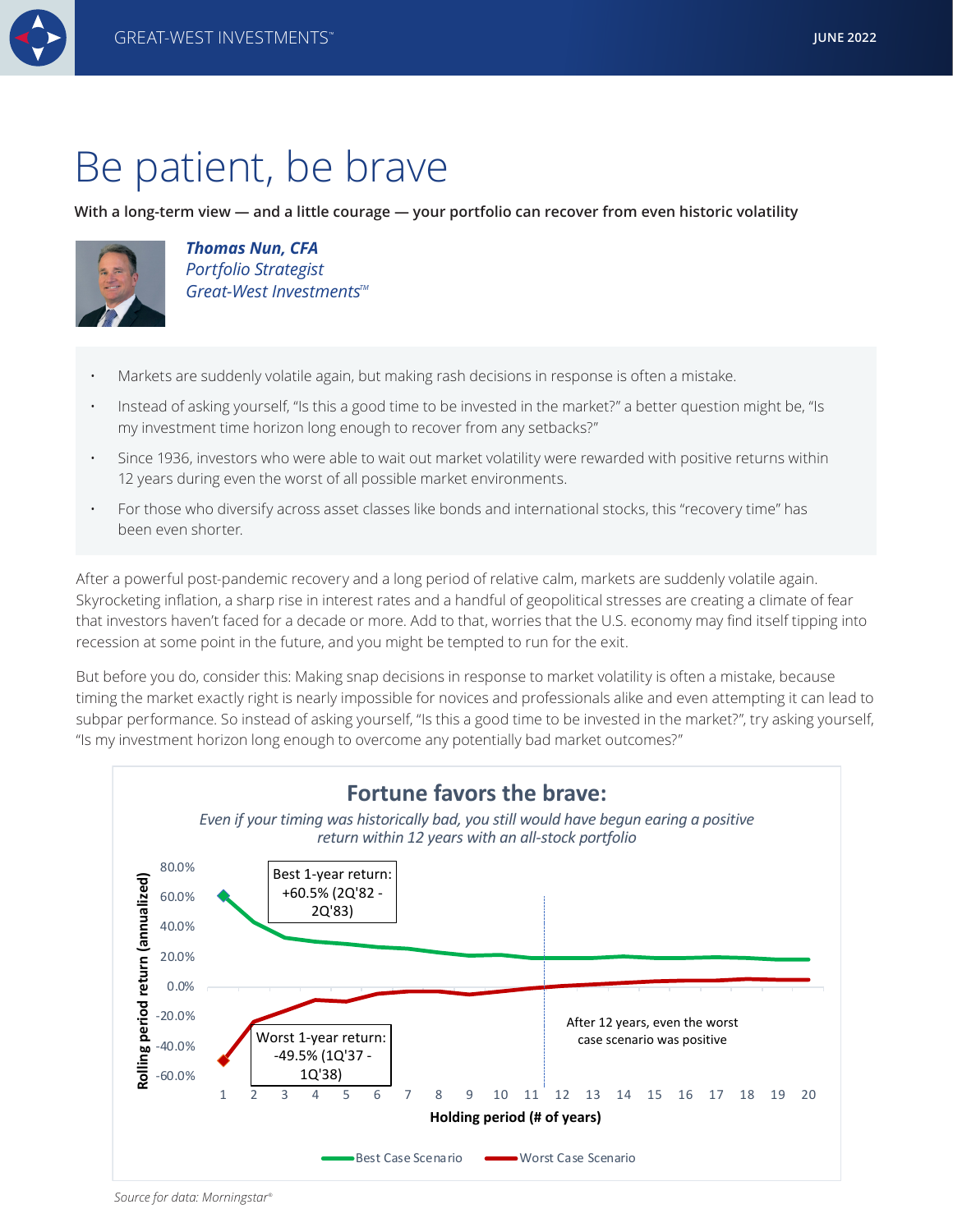

Toward that end, we analyzed quarterly returns from the S&P 500® Index from 1936 to today and charted the hypothetical best and worst outcomes at each horizon from one to 20 years in the chart above. Notice how the lines connecting these extremes converge over time. Simply put, the longer your horizon, the more predictable the outcome has been — and the less likely you were to experience extreme results. For example:

- The worst one-year rolling return observed over the last 86 years was -49.5%, covering the period between April 1937 and March 1938.' How might an investor who had the bad luck to step into the market at exactly that point have reacted?
	- If they had kept a stiff upper lip and held on to their investment in stocks for the next 20 years, they would have eventually earned 10.6% on an annualized basis (or 649.4% on a cumulative basis).<sup>2</sup>
	- On the other hand, if they were frightened by the loss and moved into the safety of government bonds for the next 19 years, they would have locked in that awful loss and lost -1.5% per year during the 20-year period.<sup>3</sup>

But even those who enter the market at the right time will have their bravery tested. Someone who entered the market in June 1980 and held onto stocks for the next 20 years would have earned more than 18% per year, the best in our sample.<sup>4</sup>

• But, during the 80 quarterly periods during that span, 18 of them (or 22.5%) posted negative returns. Across our entire 86-year sample, stocks dropped almost one out of every three calendar quarters.

## **The volatility — Reducing benefits of diversification**

But for the vast majority of people saving for retirement, an asset allocation strategy that relies on 100% stocks is unlikely to be appropriate except perhaps during the very early years of one's savings career. Instead, most investors allocate their investment portfolios across different asset classes, such as domestic stocks, bonds and international stocks, to take advantage of the tendency for asset classes to underperform and outperform one another at different times — a concept known as cross-asset class diversification. To reflect that dynamic, we repeated the above analysis using a hypothetical portfolio comprised of 40% domestic large-cap stocks, 40% bonds, 15% developed-market international stocks and 5% emerging market stocks. (While this may or may not represent a wise allocation given your individual situation, it nonetheless gives a reasonable point-in-time estimate of what a typical diversified allocation might represent for some investors.) \*

Given limitations on the availability of historical data, our analysis here extends back only to the late 1990s, but the message is still clear: a properly allocated portfolio has done an even better job rewarding patience and bravery during volatile times than a portfolio consisting entirely of stocks, because even under the worst conditions imaginable, it took between five and six years for our asset allocation portfolio to recover from steep losses and begin recording positive gains. That compares to a "recovery time" of approximately 12 years for the worst-case scenario in our all-stock portfolio, discussed above.